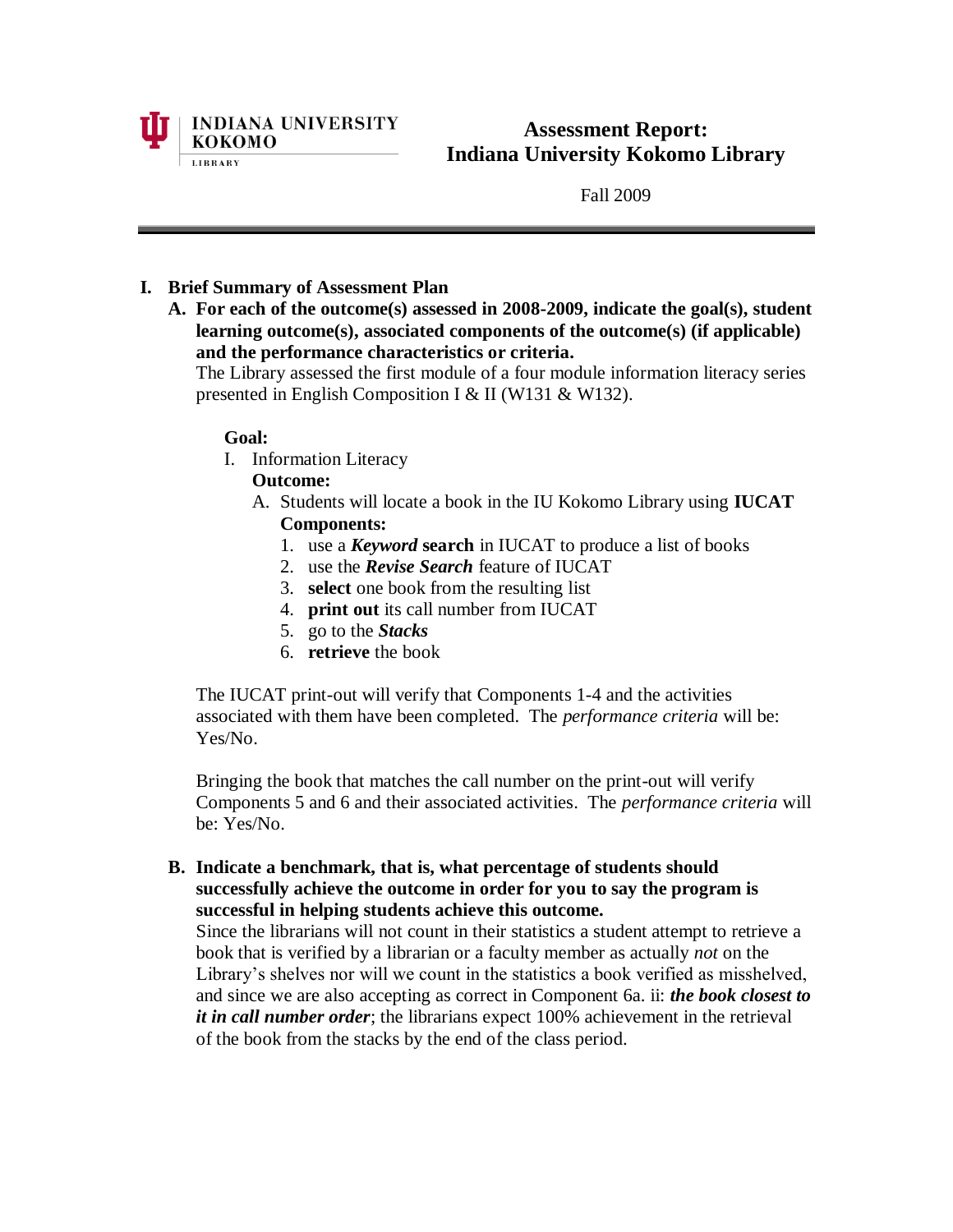**C. If you changed the assessment since your plan was submitted, describe the change, including a brief explanation of why the change was made.** No change was made since the plan was submitted.

### **II. Assessment Methods**

**A. For each outcome assessed, identify approximately when, where (e.g., in which courses), and how (i.e., through what activity) students demonstrated their achievement of the outcome.**

The outcome the campus Library will assess in 2008 - 2009 was: Outcome #1: *Instruction for Core Classes (e.g. English W131 and W132)*.

The Component evaluated was: *Students will locate a book in the IU Kokomo Library using IUCAT*. This particular component was assessed in 4 (25 %) of the approximately 16 sections (including the Freshman Learning Communities) of *W131: Elementary Composition I* offered in Fall 2008.

The activities that were used to assess each component of the outcome are listed below.

# **Activities:**

- 1. use a *Keyword search* in IUCAT to produce a list of books
	- a. be able to login and connect to IUCAT
	- b. be able to enter a *Keyword* search into IUCAT
- 2. use the *Revise Search* feature of IUCAT to limit the search to those items that are:
	- a. books *(Format*)
	- b. located in the Stacks (*Shelving Location*)
	- c. **resubmit** search to IUCAT
- 3. select one book from the resulting list
	- a. **m***ark* the book selected for printing
- 4. *print out* its call number from IUCAT
	- a. click the *Print\ E-mail\Save* button
	- b. select **Print** from the options; send to printer
	- c. **retrieve** the print out
- 5. go to the *Stacks*
- 6. **retrieve** the book
	- a. use *LC call numbers* to locate the book in the Stacks
		- i. if the book is on the shelf, *bring the book* **and** *matching print out* to librarian for verification
		- ii. if the book is not on the shelf, *bring the book closest to it in call number order* to librarian for verification
	- b. if there are other **problems** locating the book, students should ask the course instructor or the librarian for assistance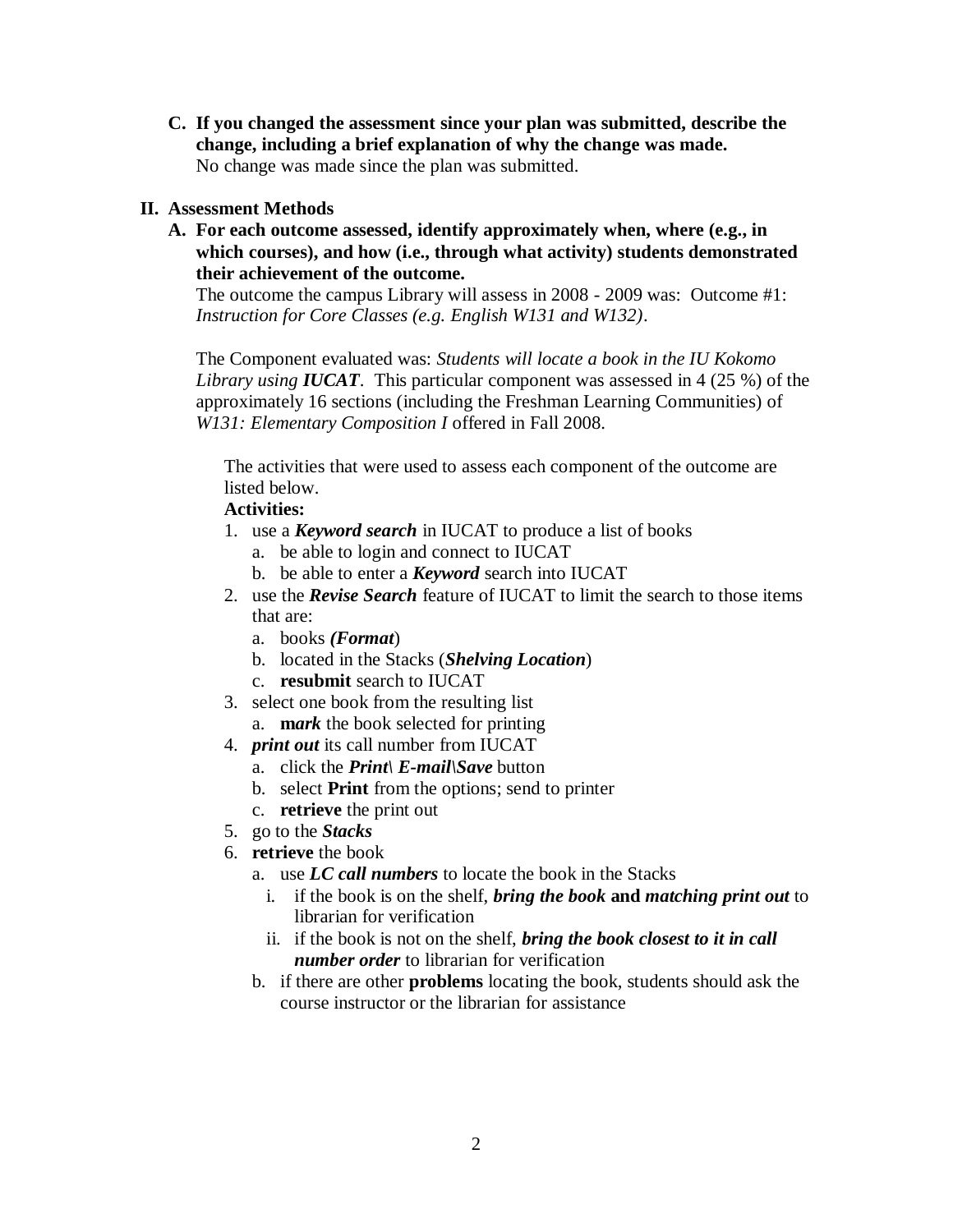**B. Describe who assessed the students' work and the methods and procedures used to compare the students' work to the performance characteristics/criteria.**

The librarians and the English instructors assessed the students' work. They used the student print-outs and matched them with the books the students brought back from the stacks. The performance criteria were: It matched or it didn't match – (Yes/No).

**C. If you changed the assessment methods since your plan was submitted, describe the change, including a brief explanation of why the change was made.**

No change in assessment methods was made since the plan was submitted.

#### **III.Description of Assessment Results**

**A. Describe how the students performed on each outcome. Compare the level of students' performance to the benchmark for that outcome. Were expectations reached, exceeded, not reached?**

Since the librarians did not count in their statistics a student attempt to retrieve a book that is verified by a librarian or a faculty member as actually *not* on the Library's shelves nor did we count in the statistics a book verified as misshelved, and since we are also accepting as correct in Component 6a. ii: *the book closest to it in call number order*; the librarians expect 95-100% achievement in the retrieval of the book from the stacks by the end of the class period.

The assessment results indicate that the Library should continue to include an instruction module on the use of the catalog of Indiana University Libraries in the freshman classes. Because a variety of retrieval methods were accepted as "successful," the end result of the assessment fell within the 95-100% goal set for the project. Additionally, while there were false-starts and assistance was provided if requested, the Library only judged the end result for this assessment.

The expectations for this outcome were reached.

**B. Describe how the faculty interpret these results. What do they mean?**  The library faculty interpret the results as formal evidence of the more informal and anecdotal perceptions we held about our freshmen and their bibliographic proficiencies.

We collected computer print-outs from each of the four sections and returned them to the course instructor. In some (but not all) sections instructors use the print-outs for course "points."

**C. If necessary to clarify your narrative, you may attach your data summary (not raw data) in an appendix (5 pages maximum).** All students (with the exception of those using computers that did not have functioning printer software) were able to submit a computer print out.